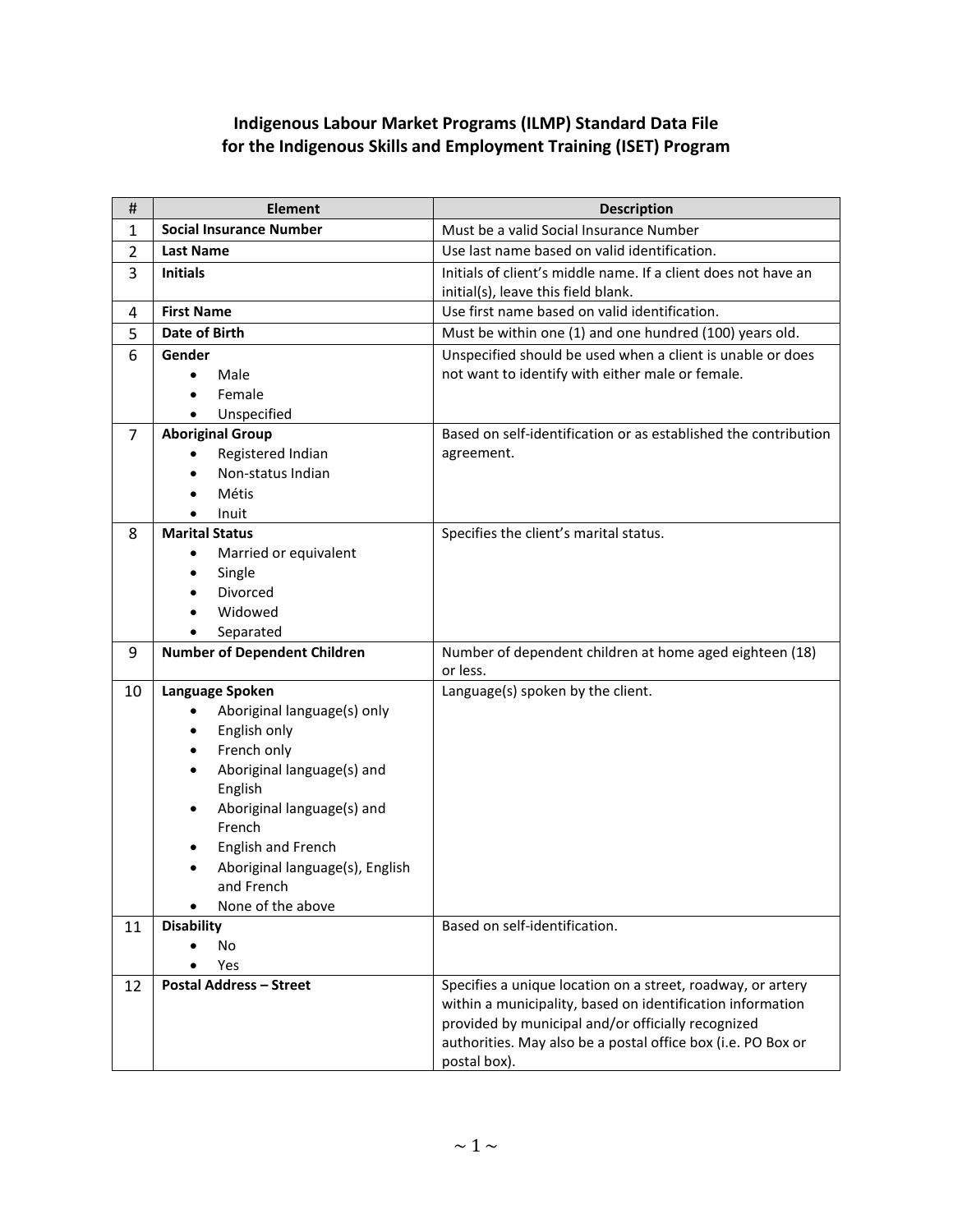| #  | <b>Element</b>                          | <b>Description</b>                                                                                                                                                                                                |
|----|-----------------------------------------|-------------------------------------------------------------------------------------------------------------------------------------------------------------------------------------------------------------------|
|    |                                         | If the client does not have an address, "No Address" must be                                                                                                                                                      |
|    |                                         | used instead. Please do not input your organization's                                                                                                                                                             |
|    |                                         | address.                                                                                                                                                                                                          |
| 13 | <b>Postal Address - City</b>            | An area commonly recognized as constituting a town, village,<br>city, an official municipality, or a local area that is generally<br>deemed locally to have the status of an official municipality<br>or reserve. |
|    |                                         | If the client does not have a city, the city of the organization<br>may be used.                                                                                                                                  |
| 14 | <b>Postal Address - Province</b>        | The province or country of residence at the time of opening                                                                                                                                                       |
|    | Newfoundland / Labrador<br>$\bullet$    | of an Action Plan.                                                                                                                                                                                                |
|    | Nova Scotia                             |                                                                                                                                                                                                                   |
|    | <b>New Brunswick</b>                    | If client does not have an address, use organization's                                                                                                                                                            |
|    | Prince Edward Island                    | province.                                                                                                                                                                                                         |
|    | Quebec                                  |                                                                                                                                                                                                                   |
|    | Ontario                                 |                                                                                                                                                                                                                   |
|    | Manitoba                                |                                                                                                                                                                                                                   |
|    | Saskatchewan                            |                                                                                                                                                                                                                   |
|    | Alberta<br><b>British Columbia</b>      |                                                                                                                                                                                                                   |
|    | <b>Northwest Territories</b>            |                                                                                                                                                                                                                   |
|    | Yukon                                   |                                                                                                                                                                                                                   |
|    | Nunavut                                 |                                                                                                                                                                                                                   |
|    | <b>United States</b>                    |                                                                                                                                                                                                                   |
|    | Other country                           |                                                                                                                                                                                                                   |
|    |                                         |                                                                                                                                                                                                                   |
| 15 | <b>Postal Code</b>                      | Specifies the client's postal code (may be outside Canada). A                                                                                                                                                     |
|    |                                         | code used by various postal authorities in the world (zip code                                                                                                                                                    |
|    |                                         | in the USA) to identify a relatively small (10-1,000 people)                                                                                                                                                      |
|    |                                         | delivery location.                                                                                                                                                                                                |
|    |                                         | Where the client is homeless (i.e. client has no address and                                                                                                                                                      |
|    |                                         | postal code), "No Postal Code" must be used.                                                                                                                                                                      |
| 16 | <b>Agreement Number</b>                 | Must be a valid CRF or EI agreement number.                                                                                                                                                                       |
| 17 | <b>Client Status at Intake</b>          |                                                                                                                                                                                                                   |
|    | Employed<br>$\bullet$                   |                                                                                                                                                                                                                   |
|    | Unemployed                              |                                                                                                                                                                                                                   |
|    | Student                                 |                                                                                                                                                                                                                   |
|    |                                         |                                                                                                                                                                                                                   |
| 18 | Employed Client Details at Intake -     |                                                                                                                                                                                                                   |
|    | <b>National Occupational Code (NOC)</b> |                                                                                                                                                                                                                   |
| 19 | Employed Client Details at Intake -     |                                                                                                                                                                                                                   |
|    | <b>Status</b>                           |                                                                                                                                                                                                                   |
|    | Full-time<br>$\bullet$                  |                                                                                                                                                                                                                   |
|    | Part-time                               |                                                                                                                                                                                                                   |
| 20 | <b>Education Level</b>                  | Highest level of education attained at the time of creation of                                                                                                                                                    |
|    | No formal education                     | Action Plan.                                                                                                                                                                                                      |
|    | Up to Grade 7-8 (Secondaire I-II)       | No formal education: did not attend school                                                                                                                                                                        |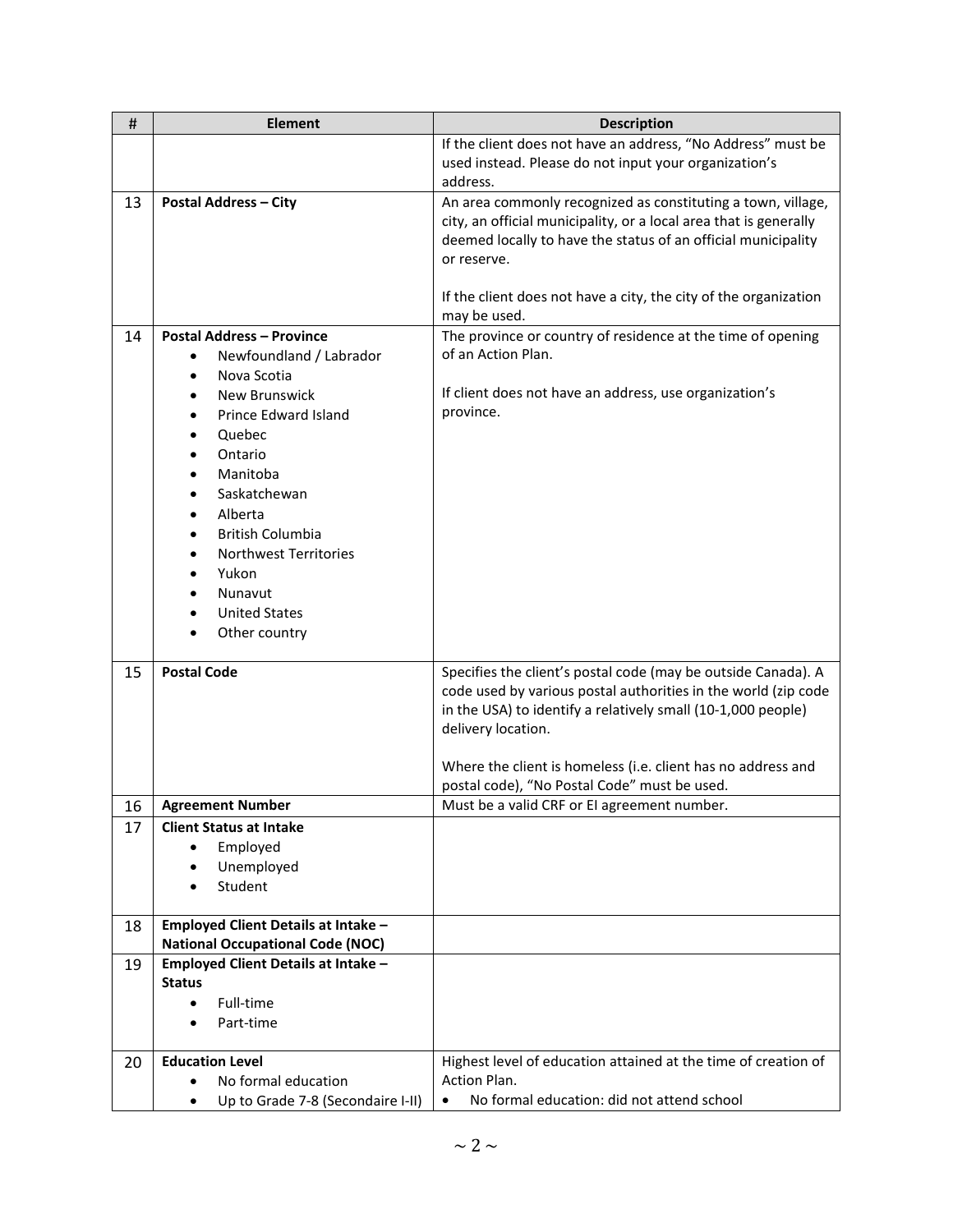| $\pmb{\sharp}$ | <b>Element</b>                                                                                                                                                                                                                                                                                                                                                                                                                                                                                                                  | <b>Description</b>                                                                                                                                                                                                                                                                                                                                                                                                                                                                                                                                                                                                                                                                                                                                                                                                                                                                                                                                                                                                                                                                                                                                                                                                                                                                                                                                                                                                                                                                                                                                                                                                                                                                                                                                                                                 |
|----------------|---------------------------------------------------------------------------------------------------------------------------------------------------------------------------------------------------------------------------------------------------------------------------------------------------------------------------------------------------------------------------------------------------------------------------------------------------------------------------------------------------------------------------------|----------------------------------------------------------------------------------------------------------------------------------------------------------------------------------------------------------------------------------------------------------------------------------------------------------------------------------------------------------------------------------------------------------------------------------------------------------------------------------------------------------------------------------------------------------------------------------------------------------------------------------------------------------------------------------------------------------------------------------------------------------------------------------------------------------------------------------------------------------------------------------------------------------------------------------------------------------------------------------------------------------------------------------------------------------------------------------------------------------------------------------------------------------------------------------------------------------------------------------------------------------------------------------------------------------------------------------------------------------------------------------------------------------------------------------------------------------------------------------------------------------------------------------------------------------------------------------------------------------------------------------------------------------------------------------------------------------------------------------------------------------------------------------------------------|
|                | Grade 9-10 (Secondaire III)<br>$\bullet$<br>Grade 11-12 (Secondaire IV-V)<br>$\bullet$<br>Secondary School Diploma or<br>$\bullet$<br>GED<br>Some post-secondary training<br>$\bullet$<br>Apprenticeship or trades<br>$\bullet$<br>certificate or diploma<br>College, CEGEP, or other non-<br>$\bullet$<br>university certificate or diploma<br>University certificate or diploma<br>$\bullet$<br>University - Bachelor Degree<br>$\bullet$<br>University - Master's Degree<br>$\bullet$<br>University - Doctorate<br>$\bullet$ | Up to Grade 7-8: includes primary level grades 1-6,<br>$\overline{7}$<br>$\bullet$<br>and 8 (Grade $7-8 =$ Sec I-II)<br>Grades 9-10 (Sec III)<br>$\bullet$<br>Grade 11-12 (Sec IV-V credits, but not enough to<br>$\bullet$<br>graduate).<br>High school (Sec V) diploma or equivalent (includes<br>٠<br>those recognized by the Ministère d'éducation du<br>Québec (MEQ) and First Nation secondary school<br>diploma (as these are often recognized by CEGEPS for<br>enrolment, but not by the MEQ).<br>Some post-secondary training: client attended post-<br>$\bullet$<br>secondary training but did not complete a program.<br>Apprenticeship and journeyman cards (trades certificate)<br>$\bullet$<br>or vocational training diploma (DEP- diplômes d'études<br>professionnelles) work related safety cards and other<br>trade certifications.<br>College, CEGEP, or other non-university certificate or<br>$\bullet$<br>diploma<br>o College refers to a technical, applied arts, or applied<br>science school. These are post-secondary institutions<br>granting certificates, diplomas and associate's<br>degree.<br><b>CEGEP</b> includes:<br>$\circ$<br>• A 2 year Diploma of College Studies (DCS) that are<br>pre-university diploma programs that may not be<br>used to secure employment<br>• A 3 year Diploma of College Studies (DCS) that are<br>technical training certificates that can secure<br>employment;<br>• Attestation of College Studies (ACS) is similar to a<br>DCS, but more technical with a duration of 6<br>months to one year or a specific number of<br>training hours for each program<br>other non-university certificate or diploma<br>$\circ$<br>University certificate or diploma below bachelor level<br>(includes credited and non-credited geared to |
|                |                                                                                                                                                                                                                                                                                                                                                                                                                                                                                                                                 | support/compliment/validate current employment)                                                                                                                                                                                                                                                                                                                                                                                                                                                                                                                                                                                                                                                                                                                                                                                                                                                                                                                                                                                                                                                                                                                                                                                                                                                                                                                                                                                                                                                                                                                                                                                                                                                                                                                                                    |
| 21             | <b>Social Assistance Recipient</b><br>No<br>Yes                                                                                                                                                                                                                                                                                                                                                                                                                                                                                 | Is the client a Social Assistance Recipient at the time of the<br>creation of the Action Plan?                                                                                                                                                                                                                                                                                                                                                                                                                                                                                                                                                                                                                                                                                                                                                                                                                                                                                                                                                                                                                                                                                                                                                                                                                                                                                                                                                                                                                                                                                                                                                                                                                                                                                                     |
| 22             | <b>Employment Insurance Claimant</b><br>Employment insurance claimant<br>Reach-back client/former<br>claimant<br>Non-insured client<br>٠                                                                                                                                                                                                                                                                                                                                                                                        | Type of Employment Insurance Claimant when starting the<br>Action Plan.                                                                                                                                                                                                                                                                                                                                                                                                                                                                                                                                                                                                                                                                                                                                                                                                                                                                                                                                                                                                                                                                                                                                                                                                                                                                                                                                                                                                                                                                                                                                                                                                                                                                                                                            |
| 23             | Barriers to employment - choose all that<br>apply<br>None<br>$\bullet$<br>Lack of labour force attachment                                                                                                                                                                                                                                                                                                                                                                                                                       | A barrier to employment can be lack of work experience or<br>transportation, physical or mental health issues, no access to<br>care for children or family member, etc.                                                                                                                                                                                                                                                                                                                                                                                                                                                                                                                                                                                                                                                                                                                                                                                                                                                                                                                                                                                                                                                                                                                                                                                                                                                                                                                                                                                                                                                                                                                                                                                                                            |
|                | Lack of work experience<br>$\bullet$                                                                                                                                                                                                                                                                                                                                                                                                                                                                                            | • None: Client does not have barrier to employment.                                                                                                                                                                                                                                                                                                                                                                                                                                                                                                                                                                                                                                                                                                                                                                                                                                                                                                                                                                                                                                                                                                                                                                                                                                                                                                                                                                                                                                                                                                                                                                                                                                                                                                                                                |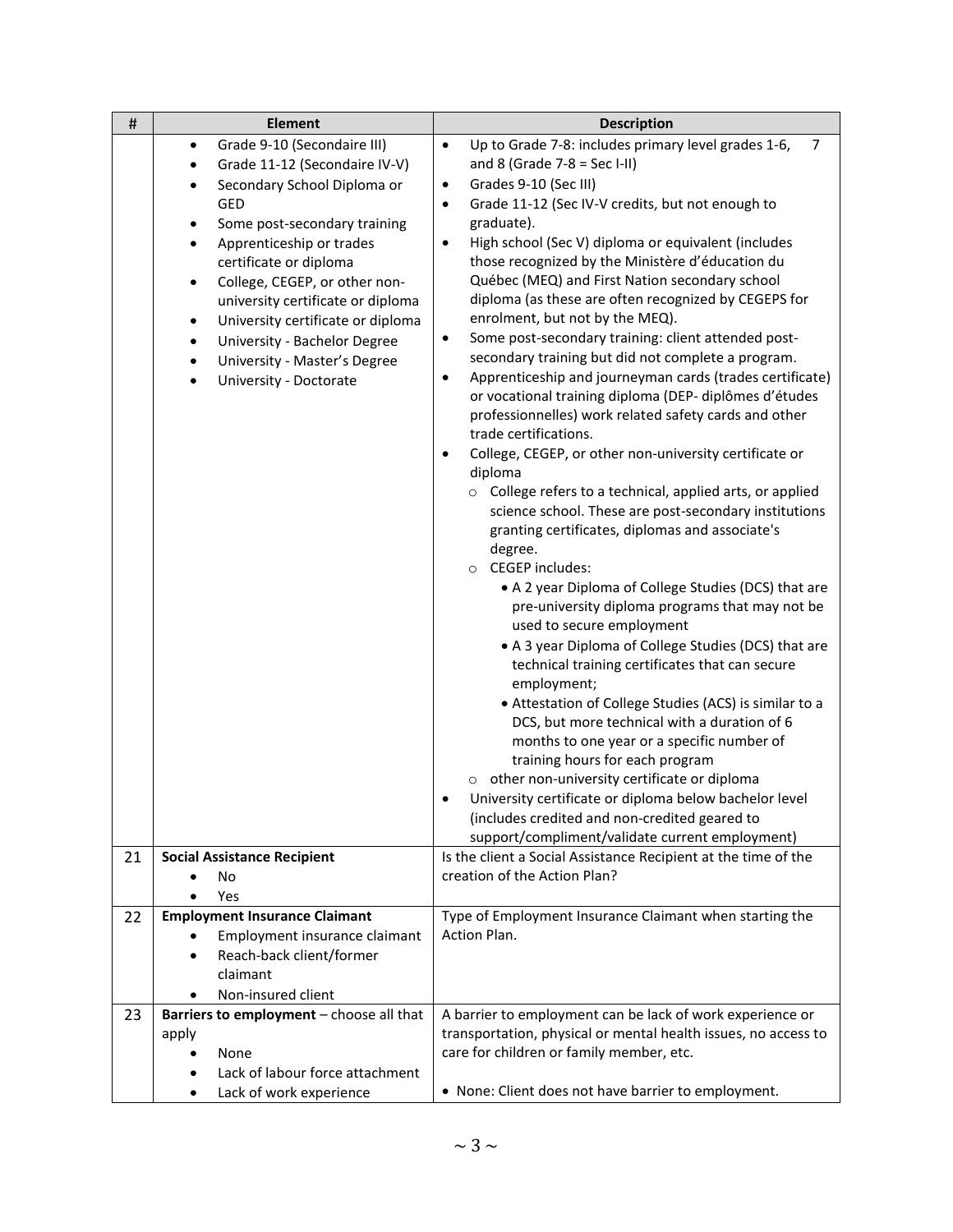| #  | <b>Element</b>                                   | <b>Description</b>                                                                                                             |
|----|--------------------------------------------------|--------------------------------------------------------------------------------------------------------------------------------|
|    | Lack of transportation<br>$\bullet$              | • Lack of labour force attachment: a client who has been out                                                                   |
|    | Remoteness<br>$\bullet$                          | of the job market for more than 3 years.                                                                                       |
|    | Language<br>$\bullet$                            | • Lack of work experience: Client has little or no work                                                                        |
|    | Education<br>$\bullet$                           | experience                                                                                                                     |
|    | Economic<br>$\bullet$                            | • Lack of transportation: Client who does not have access to                                                                   |
|    | Dependent care                                   | any type of transportation to get to their place of                                                                            |
|    | Lack of marketable skills<br>$\bullet$           | employment or to a counsellor.                                                                                                 |
|    | Physical or mental health<br>$\bullet$           | • Remoteness: Client lives in a remote area that has little or                                                                 |
|    | Other barrier not listed above<br>$\bullet$      | no access to job opportunities or no suitable jobs locally.                                                                    |
|    |                                                  | • Language: Client lacks fluency in the language required for                                                                  |
|    |                                                  | the local job market.                                                                                                          |
|    |                                                  | • Education: Client who has insufficient education (i.e. less                                                                  |
|    |                                                  | than high school).                                                                                                             |
|    |                                                  | • Economic: Client does not have financial resources to                                                                        |
|    |                                                  | purchase required equipment (boots, uniforms); costs for                                                                       |
|    |                                                  | relocation, etc., needed to obtain employment.                                                                                 |
|    |                                                  | • Dependent care: Client does not have access to care for<br>children or family member.                                        |
|    |                                                  | • Lack of marketable skills: As a result of a shift in labour                                                                  |
|    |                                                  | market demand, the client does not have the required                                                                           |
|    |                                                  | marketable skills (i.e. IT innovation).                                                                                        |
|    |                                                  | • Client has a physical or mental health barrier                                                                               |
|    |                                                  | • Other barrier not listed above: Client who identifies a                                                                      |
|    |                                                  | barrier not provided in the list.                                                                                              |
| 24 | <b>Action Plan Start Date</b>                    | Start date of Action Plan.                                                                                                     |
|    |                                                  |                                                                                                                                |
|    |                                                  | A client shall not have more than one active Action Plan at a                                                                  |
|    |                                                  | time. In order to have a new Action Plan, an Action Plan                                                                       |
|    |                                                  | Result Date of the previous Action Plan must be provided.                                                                      |
|    |                                                  |                                                                                                                                |
|    |                                                  | Please do not change the Action Plan Start Date on a client                                                                    |
|    |                                                  | Action Plan after an upload has been completed at the Data<br>Gateway. HRSDC uses the client SIN, Action Plan Start Date,      |
|    |                                                  | and Agreement Number to validate program results. By                                                                           |
|    |                                                  | changing the Action Plan Start Date, the client file will be                                                                   |
|    |                                                  | rejected.                                                                                                                      |
| 25 | <b>Intervention Start Date</b>                   | Start date of the intervention. An Action Plan must have at                                                                    |
|    |                                                  | least one (1) intervention.                                                                                                    |
| 26 | <b>Intervention Code</b>                         | See the list of definitions.                                                                                                   |
|    | Career Research and Exploration<br>1.            |                                                                                                                                |
|    | 2.<br>Diagnostic Assessment                      | 20. Pre-Career Development                                                                                                     |
|    | <b>Employment Counselling</b><br>3.              |                                                                                                                                |
|    | Skills Development - Essential<br>4.             | Developmental activity or activities engaged by a client that                                                                  |
|    | <b>Skills</b>                                    | moves the client along towards being ready, willing and able                                                                   |
|    | Skills Development - Academic<br>5.<br>Upgrading | to work. Activities under this intervention include, but are<br>not limited to: language, life skills, cultural awareness etc. |
|    | Work Experience - Job Creation<br>6.             |                                                                                                                                |
|    | Partnerships                                     |                                                                                                                                |
|    | Work Experience - Wage<br>7.                     |                                                                                                                                |
|    | Subsidy                                          |                                                                                                                                |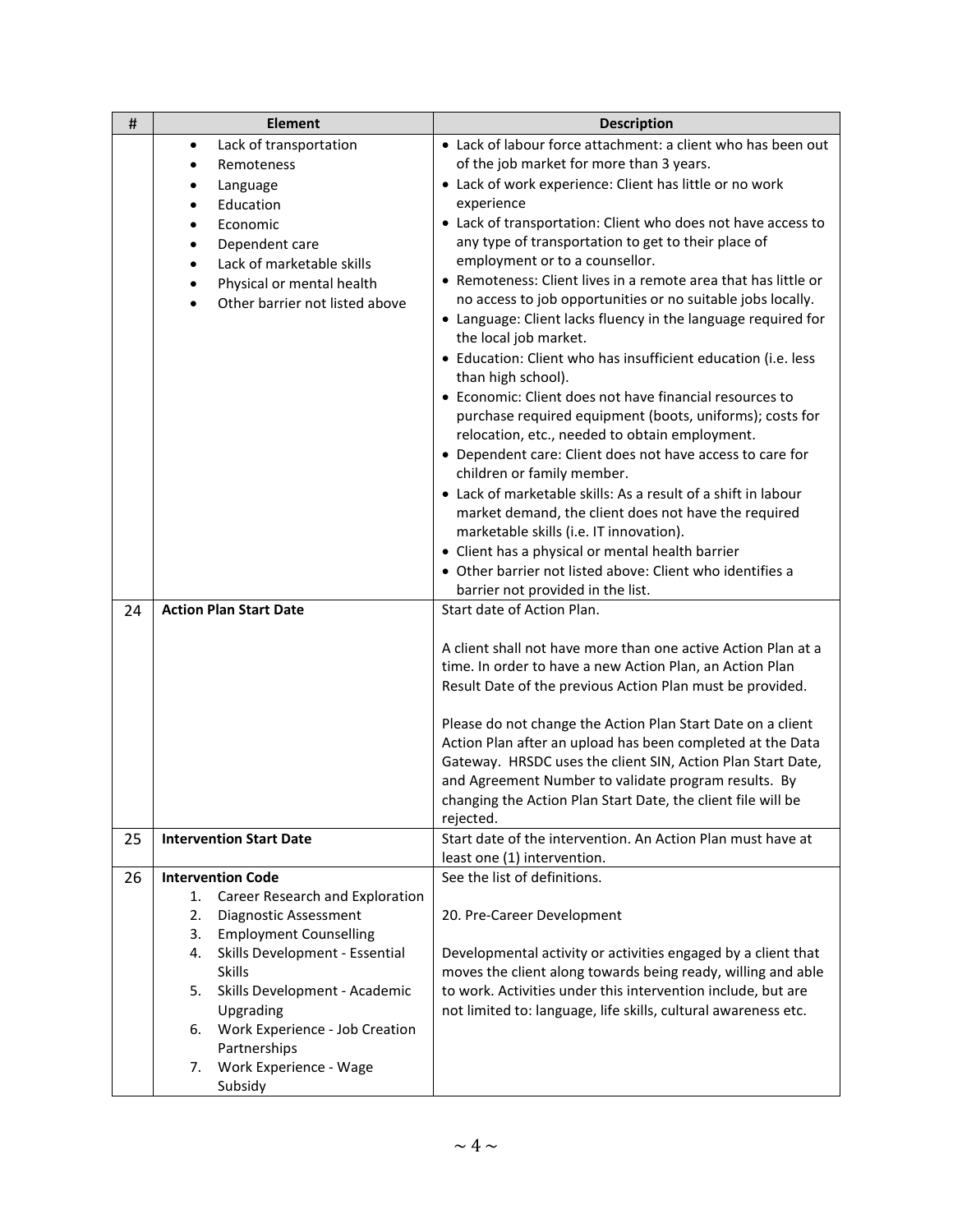| #  | <b>Element</b>                              | <b>Description</b>                                                                                                          |
|----|---------------------------------------------|-----------------------------------------------------------------------------------------------------------------------------|
|    | Work Experience - Student<br>8.             |                                                                                                                             |
|    | Employment                                  |                                                                                                                             |
|    | <b>Occupational Skills Training -</b><br>9. |                                                                                                                             |
|    | Certificate                                 |                                                                                                                             |
|    | 10. Occupational Skills Training -          |                                                                                                                             |
|    | Diploma                                     |                                                                                                                             |
|    | 11. Occupational Skills Training -          |                                                                                                                             |
|    | Degree                                      |                                                                                                                             |
|    | 12. Occupational Skills Training -          |                                                                                                                             |
|    | Apprenticeship                              |                                                                                                                             |
|    | 13. Occupational Skills Training -          |                                                                                                                             |
|    | Vocational / Industry                       |                                                                                                                             |
|    | Recognized                                  |                                                                                                                             |
|    | 14. Self-employment                         |                                                                                                                             |
|    | 15. Job Search Preparation                  |                                                                                                                             |
|    | <b>Strategies</b>                           |                                                                                                                             |
|    | 16. Job Starts Supports                     |                                                                                                                             |
|    | 17. Employer Referral                       |                                                                                                                             |
|    | 18. Employment Retention Supports           |                                                                                                                             |
|    | 19. Referral to Agencies                    |                                                                                                                             |
|    | 20. Pre-Career Development                  |                                                                                                                             |
| 27 | <b>Intervention Related National</b>        | National Occupation Code related to training or work                                                                        |
|    | <b>Occupation Code</b>                      | experience based interventions.                                                                                             |
|    |                                             |                                                                                                                             |
|    |                                             | Applicable to:                                                                                                              |
|    |                                             | 6 - Work Experience - Job Creation Partnerships                                                                             |
|    |                                             | 7 - Work Experience - Wage Subsidy                                                                                          |
|    |                                             | 8 - Work Experience - Student Employment                                                                                    |
|    |                                             | 9 - Occupational Skills Training - Certificate                                                                              |
|    |                                             | 10 - Occupational Skills Training - Diploma                                                                                 |
|    |                                             | 11 - Occupational Skills Training - Degree                                                                                  |
|    |                                             | 12 - Occupational Skills Training - Apprenticeship                                                                          |
|    |                                             | 13 - Occupational Skills Training - Vocational<br>Outcome of Intervention.                                                  |
| 28 | <b>Intervention Outcome</b>                 |                                                                                                                             |
|    | Completed                                   |                                                                                                                             |
|    | In progress                                 |                                                                                                                             |
|    | Incomplete                                  |                                                                                                                             |
|    | Failed to report                            |                                                                                                                             |
|    | Cancelled                                   |                                                                                                                             |
|    | Rescheduled                                 |                                                                                                                             |
| 29 | <b>Intervention End Date</b>                | End date of the intervention. An Action Plan must have at<br>least one (1) Intervention. It may contain many interventions. |
| 30 | <b>Action Plan Result Date</b>              | End date of Action Plan. Date when the final outcome of the                                                                 |
|    |                                             | Action Plan was reached. Current Action Plan Result Date                                                                    |
|    |                                             | must have a value in order to start another Action Plan.                                                                    |
| 31 | <b>Action Plan Result</b>                   | Final result of the Action Plan. The result is the final outcome                                                            |
|    | Unemployed but available for                | of the Action Plan.                                                                                                         |
|    | work                                        | • Unemployed but available for work: clients who may not                                                                    |
|    | Employed                                    | have completed interventions and need more                                                                                  |
|    | Self-Employed                               | interventions before ready to fully participate in the labour                                                               |
|    | Returned to School                          |                                                                                                                             |
|    |                                             |                                                                                                                             |